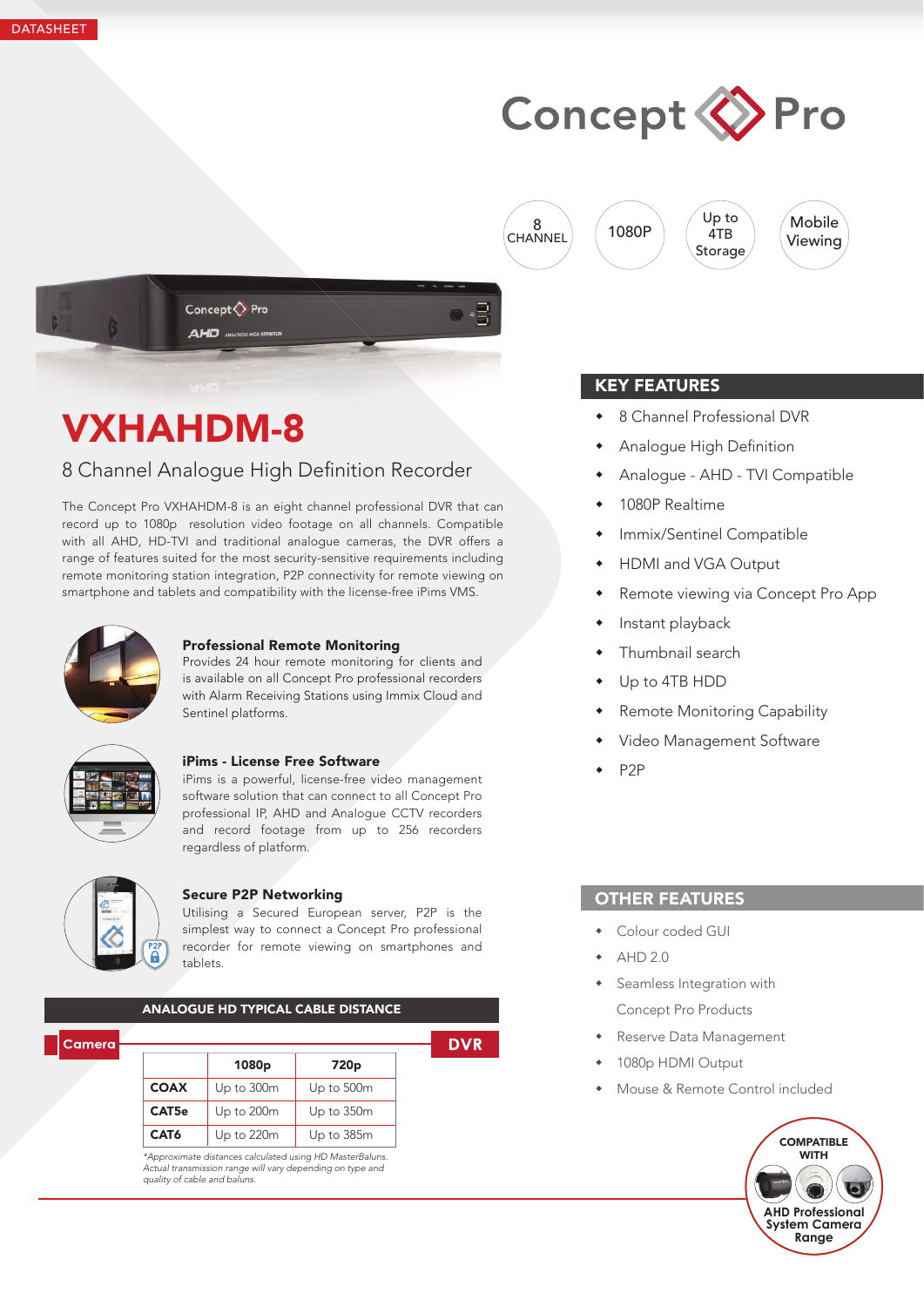# VXHAHDM-8

8 Channel Analogue High Definition Recorder



### **SPECIFICATION**

|                | <b>CHANNEL</b>                    | 8CH                                               |
|----------------|-----------------------------------|---------------------------------------------------|
|                | <b>TIMELINE SEARCH</b>            | <b>YES</b>                                        |
|                |                                   |                                                   |
| <b>SEARCH</b>  | <b>THUMBNAIL SEARCH</b>           | <b>YES</b>                                        |
|                | <b>EVENT SEARCH</b>               | YES (VIDEO / SYSTEM / NETWORK / MOTION /          |
|                |                                   | RECORD / STORAGE / SETUP)                         |
|                | <b>TEXT-IN SEARCH</b>             | NO (UPGRADE TO VXHAHD-8 IF REQUIRED)              |
|                | <b>LIVE PREVIEW</b>               | <b>YES</b>                                        |
| ARCHIVING      | <b>CALENDAR/TIMELINE QUERY</b>    | <b>YES</b>                                        |
|                | <b>ARCHIVE ADD-ONS</b>            | YES (LOG / BACKUP PLAYER / CODEC)                 |
|                | RESERVED DATA MANAGEMENT          | <b>YES</b>                                        |
|                | ARCHIVED DATA PLAYBACK            | <b>YES</b>                                        |
|                | <b>ARCHIVE DEVICE</b>             | FTP / USB                                         |
|                | <b>VERIFY INTEGRITY</b>           | <b>YES</b>                                        |
| CAMERA         | <b>ANALOGUE TYPE SETUP</b>        | YES (AHD DEFAULT)                                 |
|                | <b>CAMERA TITLE</b>               | <b>YES</b>                                        |
|                | <b>IMAGE SETUP</b>                | YES (BRIGHTNESS / CONTRAST / TINT / COLOUR /      |
|                |                                   | SHARPNESS / EQUALIZER)                            |
|                | <b>CROP SETTING</b>               | <b>YES</b>                                        |
|                | <b>COVERT SETUP</b>               | <b>YES</b>                                        |
|                | <b>MOTION SETUP</b>               | <b>YES</b>                                        |
|                |                                   |                                                   |
|                |                                   |                                                   |
|                | <b>PTZ SETUP</b>                  | YES (PELCO-P / PELCO-D / COAXITRON /              |
|                |                                   |                                                   |
|                |                                   |                                                   |
|                | <b>PRIVACY MASK</b>               | YES (4 AREAS)                                     |
|                | <b>OSD SETUP</b>                  | YES (CAMERA TITLE / RECORDING ICON / STATUS BAR / |
| <b>DISPLAY</b> |                                   | TIMELINE / ZOOM PIP / BORDER / USER NAME)         |
|                | <b>MULTI-LANGUAGE</b>             | <b>YFS</b>                                        |
|                | <b>MONITOR SETUP</b>              | YES (SEQUENCE DWELL)                              |
|                | <b>DUAL MONITOR</b>               | <b>NO</b>                                         |
|                | <b>SEQUENCE</b>                   | <b>YES</b>                                        |
|                | <b>SPOT OUT</b>                   | <b>YES</b>                                        |
|                | POS/ATM                           | NO (UPGRADE TO VXHAHD-8 IF REQUIRED)              |
| ₫<br>ō<br>₹    | <b>AUDIO OUTPUT TYPE</b>          | RCA / HDMI                                        |
|                | DEFAULT LIVE AUDIO CHANNEL        | <b>YES</b>                                        |
|                | <b>NETWORK AUDIO TRANSMISSION</b> | <b>YES</b>                                        |
|                | <b>RECEIVE NETWORK AUDIO</b>      | <b>YES</b>                                        |
|                | <b>BUZZER</b>                     | YES (REMOTE CONTROL)                              |
| USER           | <b>USER MANAGEMENT SETUP</b>      | ADMIN / MANAGER / USER                            |
|                |                                   | SEARCH / ARCHIVING / SYSTEM SETUP / RECORD        |
|                | <b>GROUP AUTHORITY</b>            | SETUP / EVENT ACTION CONTROL / LISTEN TO AUDIO /  |
|                |                                   | REMOTE LOG IN / SHUTDOWN                          |
|                |                                   | <b>YES</b>                                        |
|                | SEQURINET P2P + RELAY SERVER      |                                                   |
|                | <b>DHCP</b>                       | <b>YES</b>                                        |
|                | <b>AUTO PORT UPDATE</b>           | <b>YES</b>                                        |
|                | <b>AUTO PORT FORWARDING</b>       | <b>YES</b>                                        |
|                | <b>MAX TX SPEED</b>               | <b>YES</b>                                        |
| <b>NORK</b>    | <b>DDNS</b>                       | <b>YES</b>                                        |
|                | <b>DDNS REGISTRATION TEST</b>     | <b>YES</b>                                        |
| ¥              | <b>DDNS CONNECTION TEST</b>       | YES                                               |
|                | <b>E-MAIL SETUP</b>               | <b>YES</b>                                        |
|                | <b>DUAL SMTP SUPPORT</b>          | <b>YES</b>                                        |
|                | INDIVIDUAL E-MAIL NOTIFICATIONS   | <b>YES</b>                                        |
|                | <b>NETWORK STATUS WINDOW</b>      | <b>YES</b>                                        |
|                | <b>RTP SETUP</b>                  | <b>YES</b>                                        |
|                | <b>UDP PORT SETUP</b>             | <b>YES</b>                                        |
|                | AUDIO BACK CHANNEL MODE           | AUTO / MANUAL                                     |
|                | <b>MULTICAST</b>                  | <b>YES</b>                                        |
|                | <b>DATE/TIME SETUP</b>            | <b>YES</b>                                        |
|                | <b>NTP TIME SYNC</b>              | YES (EVERY DAY / WEEKLY / MONTHLY /               |
|                |                                   | EVERY 60 DAYS / EVERY SIX MONTHS)                 |
|                | DST                               | <b>YES</b>                                        |
|                | <b>F/W UPGRADE VIA USB</b>        | <b>YES</b>                                        |
|                | <b>FACTORY DEFAULT RESET</b>      | <b>YES</b>                                        |
|                | SYSTEM DATA IMPORT/EXPORT         | <b>YES</b>                                        |
|                | <b>NETWORK SETUP WIZARD</b>       | <b>YES</b>                                        |
| SYSTEM         | <b>SYSTEM ID SETUP</b>            | <b>YES</b>                                        |
|                | PASSWORD EXPIRATION               | <b>YES</b>                                        |
|                | <b>AUTO LOGOUT</b>                | <b>YES</b>                                        |
|                | <b>SYSTEM INFORMATION MENU</b>    | <b>YES</b>                                        |
|                | <b>CONTROL KEYBOARD SUPPORT</b>   | YES (VA-KBDPRO+)                                  |

|                  | <b>INTERNAL DISK INFO</b>                             | <b>YFS</b>                                         |
|------------------|-------------------------------------------------------|----------------------------------------------------|
|                  | <b>EXTERNAL DISK INFO</b>                             | NO (UPGRADE TO VXHAHD-8 IF REQUIRED)               |
| STORAGE          | <b>DISK OPERATIONS</b>                                | OVERWRITE (RECORDING TIME LIMIT) / ONCE            |
|                  | <b>DISK FORMAT</b>                                    | <b>YES</b>                                         |
|                  | <b>RAID</b>                                           | NO (UPGRADE TO VXHAHD-8 IF REQUIRED)               |
|                  | <b>SMART SETUP</b>                                    | YES (MANUAL / 6 / 12 / 24 HOUR INTERVAL)           |
|                  | <b>ALARM OUT SETUP</b>                                | YES (ON/OFF SCHEDULE INCLUDED)                     |
|                  | <b>EVENT NOTIFICATION</b>                             | BUZZER / VIDEO POPUP / OSD POPUP / E-MAIL / FTP /  |
|                  |                                                       | <b>MOBILE PUSH)</b>                                |
|                  | <b>E-MAIL NOTIFICATION</b>                            | <b>INCLUDE SNAPSHOT</b>                            |
|                  | <b>E-MAIL NOTIFICATION SCHEDULE</b>                   | <b>YES</b>                                         |
|                  | <b>FTP NOTIFICATION</b>                               | YES (INCLUDE WEBRA LINK / SNAPSHOT)                |
|                  | <b>ALARM SENSOR SETUP</b>                             | <b>YES</b>                                         |
| EVENT            | <b>MOTION SENSOR NOTIFICATION</b>                     | <b>YES</b>                                         |
|                  | <b>VIDEO LOSS NOTIFICATION</b>                        | <b>YES</b>                                         |
|                  | <b>SYSTEM EVENT (DISK)</b>                            | OVERWRITE START / DISK FULL /                      |
|                  |                                                       | DISK SPACE EXHAUSTED / SMART / NO DISK             |
|                  | <b>SYSTEM EVENT (RECORD)</b>                          | PANIC RECORD                                       |
|                  | <b>SYSTEM EVENT (SYSTEM)</b>                          | BOOTING / LOGIN FAIL / FAN FAIL / TEMPERATURE FAIL |
|                  | <b>SYSTEM EVENT (NETWORK)</b>                         | TROUBLE IN INTERNET CONNECTION / FAIL IN REMOTE    |
|                  |                                                       | LOGIN / DDNS UPDATE FAIL                           |
|                  | <b>DIGITAL ZOOM</b>                                   | <b>YES</b>                                         |
| ≝                | <b>EVENT LOG</b>                                      | <b>YES</b>                                         |
|                  | <b>PTZ CONTROL</b>                                    | <b>YES</b>                                         |
|                  | <b>CONFIGURATION MODE</b>                             | MANUAL / AUTO                                      |
|                  | <b>MANUAL CONFIGURATION OPTIONS DAILY / WEEKLY</b>    |                                                    |
|                  | <b>PRE RECORDING TIME</b>                             | 0/1/2/3/4/5/10/15 s                                |
|                  | <b>POST RECORDING TIME</b>                            | 5/10/15/20/30/60/120/180 s                         |
|                  | <b>PANIC RECORDING</b>                                | <b>YES</b>                                         |
| ECORD            | <b>BIT RATE CONTROL</b>                               | <b>YES</b>                                         |
|                  | <b>CONTINUOUS RECORDING</b>                           | <b>YES</b>                                         |
|                  | <b>MOTION RECORDING</b>                               | <b>YES</b>                                         |
|                  | <b>ALARM RECORDING</b>                                | <b>YES</b>                                         |
|                  | <b>NETWORK STREAMING</b>                              | <b>YES</b>                                         |
|                  | <b>AUDIO MAPPING</b>                                  | <b>YES</b>                                         |
|                  | <b>WEBRA (IE)</b>                                     | <b>YES</b>                                         |
|                  | IPIMS (PC)                                            | <b>YES</b>                                         |
|                  | <b>CONCEPT PRO VIEWER (FOR</b>                        | <b>YES</b>                                         |
| <b>REMOTE</b>    | SEQURINET) (IOS/ANDROID)                              |                                                    |
|                  | <b>SMARTRA (MAC)</b>                                  | <b>YES</b>                                         |
|                  | <b>IMMIX</b>                                          | <b>YES</b>                                         |
|                  | <b>SENTINEL</b>                                       | <b>YES</b>                                         |
|                  | <b>VIDEO INPUT SIGNAL</b>                             | AHD, TVI, 960H                                     |
|                  | <b>MAIN MONITOR</b>                                   | VGA / HDMI                                         |
|                  | <b>SPOT OUT (CVBS)</b>                                | 1 (UPGRADE TO VXHAHD-8 IF MORE ARE REQUIRED)       |
|                  | <b>MOTION DETECTION</b>                               | <b>YES</b>                                         |
|                  | <b>INPUT SIGNALS</b>                                  | 4CH                                                |
| <b>AUDIO</b>     | <b>OUTPUT SIGNAL</b>                                  | 1CH                                                |
|                  | CODEC                                                 | G.711 ulaw                                         |
| <b>RECORDING</b> | <b>CODEC</b>                                          | H.264                                              |
|                  | <b>RECORDING RATE</b><br><b>RECORDING RESOLUTION</b>  | MAX. 240FPS @ 1080P<br>MAX, HD 1080P               |
|                  | <b>ALARM INPUT</b>                                    | 4CH                                                |
| <b>ALARMS</b>    | <b>ALARM OUT</b>                                      | 4CH                                                |
|                  | <b>INTERNAL HDD</b>                                   | 2EA                                                |
| <b>STORAGE</b>   | <b>EXTERNAL STORAGE</b>                               | NO.                                                |
|                  |                                                       | 2 Front                                            |
|                  | USB<br>MTERFAS-48<br>MTERS-23<br>LAN<br><b>RS-485</b> | 1                                                  |
|                  | <b>RS-232</b>                                         | NO (UPGRADE TO VXHAHD-8 IF REQUIRED)               |
|                  |                                                       | 1x 10/100                                          |
|                  | <b>REMOTE CONTROL</b>                                 | <b>YES</b>                                         |
|                  | <b>WATCHDOG</b>                                       | <b>YES</b>                                         |
|                  | <b>COOLING FAN</b>                                    | 1 (FANLESS AVAILABLE ON VXHAHDM-4 ONLY)            |
|                  | <b>POWER SUPPLY</b>                                   | DC12V/3.3A                                         |
|                  | <b>ADAPTOR</b>                                        | 100-240VAC, 50-60Hz                                |
| <b>OTHER</b>     | <b>POWER CONSUMPTION</b>                              | 23W max                                            |
|                  | <b>OPERATING TEMPERATURE</b>                          | $0 - 40^{\circ}$ C                                 |
|                  | <b>OPERATING HUMIDITY</b>                             | 10 - 90% Non-condensing                            |
|                  | <b>DIMENSIONS</b>                                     | 305mm(W) × 298mm(D) × 44mm(H)                      |
|                  | <b>WEIGHT</b>                                         | 2.5kg approx (1HDD), 3.1kg approx (2HDD)           |
|                  | <b>CERTIFICATION</b>                                  | CE, FCC, c-Tick                                    |
|                  |                                                       |                                                    |